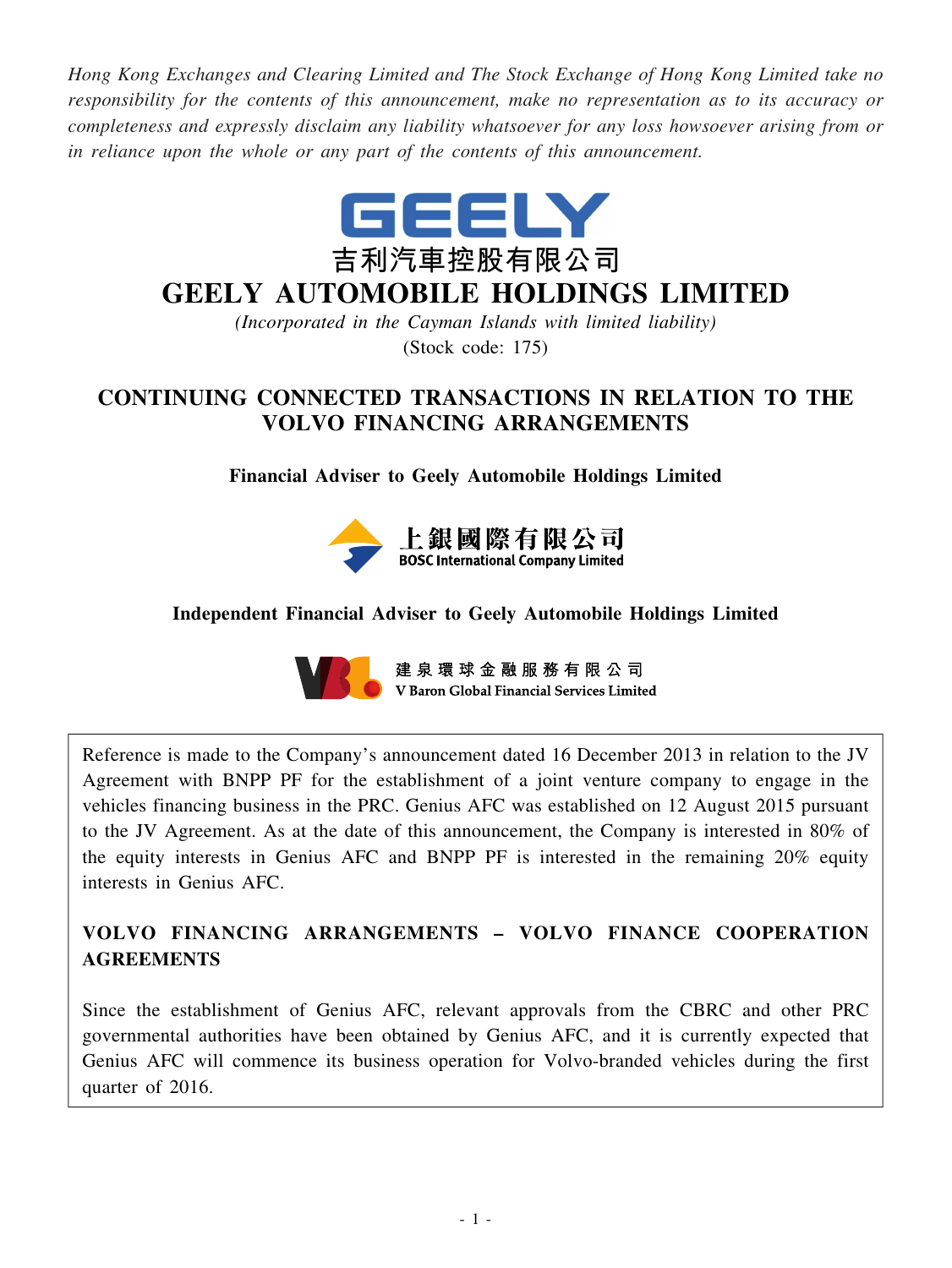For the purpose of setting out the future cooperation arrangements between Genius AFC and Volvo and the strategies to promote the Volvo Wholesale Financing Business and the Volvo Retail Financing Business, Genius AFC entered into the Volvo Finance Cooperation Agreement (Imported Vehicles) with VCDC and; the Volvo Finance Cooperation Agreement (Domestic Vehicles) with ZJSH on 11 December 2015, respectively. The Volvo Finance Cooperation Agreements sets out the terms on which Genius AFC will supply vehicle financing services to the Volvo Wholesale Dealers and Volvo Retail Customers, including (i) wholesale financing to the Volvo Wholesale Dealers to assist them to buy Volvo-branded vehicles and eventually selling such vehicles to Volvo Retail Consumers; and (ii) retail financing to the Volvo Retail Consumers to assist them to buy Volvo-branded vehicles from the Volvo Wholesale Dealers.

After commencement of the Volvo Wholesale Financing Business, Genius AFC will enter into the Wholesale Facility Agreements with the Volvo Wholesale Dealers, and the Wholesale Facility Agreements will govern the financing terms between Genius AFC and the Volvo Wholesale Dealers. The aggregate maximum transaction amounts between Genius AFC and the Volvo Wholesale Dealers will be subject to the Volvo Annual Caps (Wholesale), which for the three years ending 31 December 2016, 2017 and 2018 are RMB30 billion, RMB37 billion and RMB49 billion, respectively.

Pursuant to the Retail Loan Cooperation Agreements to be entered into between Genius AFC and dealers of Volvo, these dealers will recommend their retail customers (i.e. the Volvo Retail Consumers) to use Genius AFC for obtaining vehicle loans to finance their purchase of Volvobranded vehicles. After the commencement of the Volvo Retail Financing Business, Genius AFC will enter into the Retail Loan Agreements with the Volvo Retail Consumers, and the Retail Loan Agreements will govern the financing terms between Genius AFC and the Volvo Retail Consumers. The aggregate maximum transaction amounts between Genius AFC and the Volvo Retail Consumers will be subject to the Volvo Annual Caps (Retail), which for the three years ending 31 December 2016, 2017 and 2018 are RMB7 billion, RMB9 billion and RMB11 billion, respectively.

# **IMPLICATIONS UNDER THE LISTING RULES**

Volvo, VCDC and ZJSH are connected persons of the Company under the Listing Rules as Volvo, VCDC and ZJSH are subsidiaries of Geely Holding, a company which Mr. Li and his associate are the ultimate beneficial owners. As such, Volvo is an associate of Mr. Li, an executive Director and a substantial Shareholder holding approximately 42.88% of the total issued share capital of the Company as at the date of this announcement.

Although the Volvo Wholesale Dealers and the Volvo Retail Consumers, who are parties to the Wholesale Facility Agreements and the Retail Loan Agreements, respectively, are independent third parties to the Company and its connected persons, the Volvo Financing Arrangements are deemed to be connected transactions of the Company under Rule 14A.23 of the Listing Rules for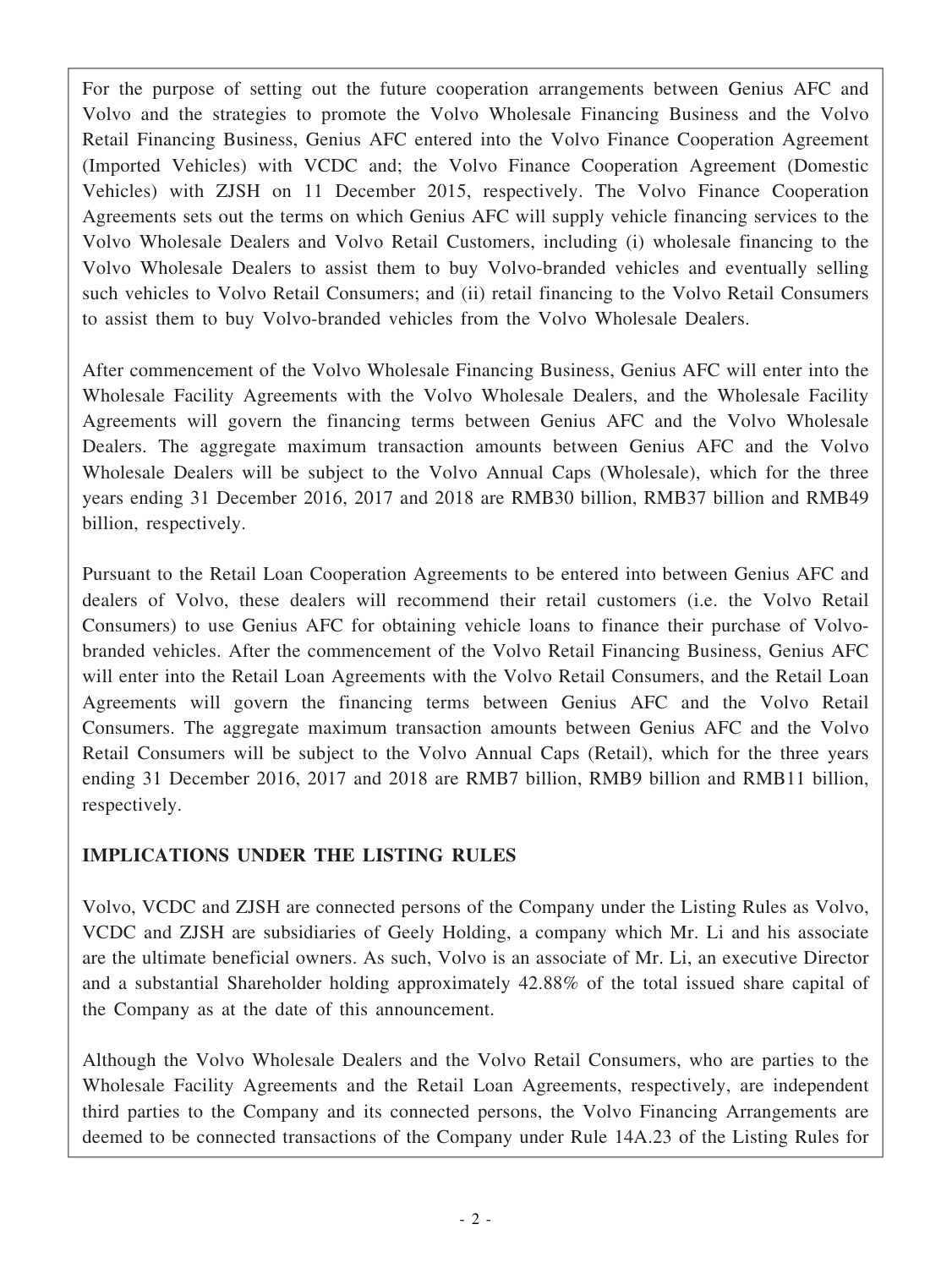the reason that the Volvo Wholesale Dealers and the Volvo Retail Consumers will use the loans provided by Genius AFC to purchase new vehicles from Volvo, who is a connected person under of the Company the Listing Rules.

As the applicable percentage ratios (as defined in the Listing Rules) for each of the Volvo Annual Caps (Wholesale) and the Volvo Annual Caps (Retail) exceed 5%, the entering into of the Volvo Financing Arrangements is subject to the reporting, announcement, annual review, and Independent Shareholders' approval requirements under Chapter 14A of the Listing Rules.

# **GENERAL**

Mr. Li, Mr. Yang Jian and Mr. An Cong Hui, each an executive Director, are considered to have material interests in the Volvo Financing Arrangements by virtue of their interests and/or directorship in Geely Holding. As a result, Mr. Li, Mr. Yang Jian and Mr. An Cong Hui have abstained from voting on the Board resolutions for approving the Volvo Financing Arrangements (including the Volvo Annual Caps (Wholesale) and the Volvo Annual Caps (Retail)).

Mr. Li and his associates together holding 3,774,299,000 Shares (representing approximately 42.88% of the issued share capital of the Company), Mr. Yang Jian and his associates together holding 14,475,000 Shares (representing approximately 0.16% of the issued share capital of the Company) and Mr. An Cong Hui and his associates together holding 15,380,000 Shares (representing approximately 0.17% of the issued share capital of the Company) as at the date of this announcement, will all abstain from voting on the resolutions to be proposed at the EGM to approve the Volvo Financing Arrangements (including the Volvo Annual Caps (Wholesale) and the Volvo Annual Caps (Retail)).

An Independent Board Committee has been formed to advise the Independent Shareholders with respect to the Volvo Financing Arrangements, and the Independent Financial Adviser, being V Baron Global Financial Services Limited, has been appointed to make recommendations to the Independent Board Committee and the Independent Shareholders in this regard.

A circular containing, among other things, (i) information on of the Volvo Financing Arrangements; (ii) a letter from the Independent Board Committee and the recommendations of the Independent Financial Adviser in respect of the Volvo Financing Arrangements; and (iii) a notice of the EGM will be despatched to the Shareholders on or about 5 January 2016.

Reference is made to the Company's announcement dated 16 December 2013 in relation to the JV Agreement with BNPP PF for the establishment of a joint venture to engage in the vehicles financing business in the PRC. Genius AFC was established on 12 August 2015 pursuant to the JV Agreement. As at the date of this announcement, Genius AFC is owned as to 80% by the Company and as to 20% by BNPP PF. Since the establishment of Genius AFC, relevant approvals from the CBRC and other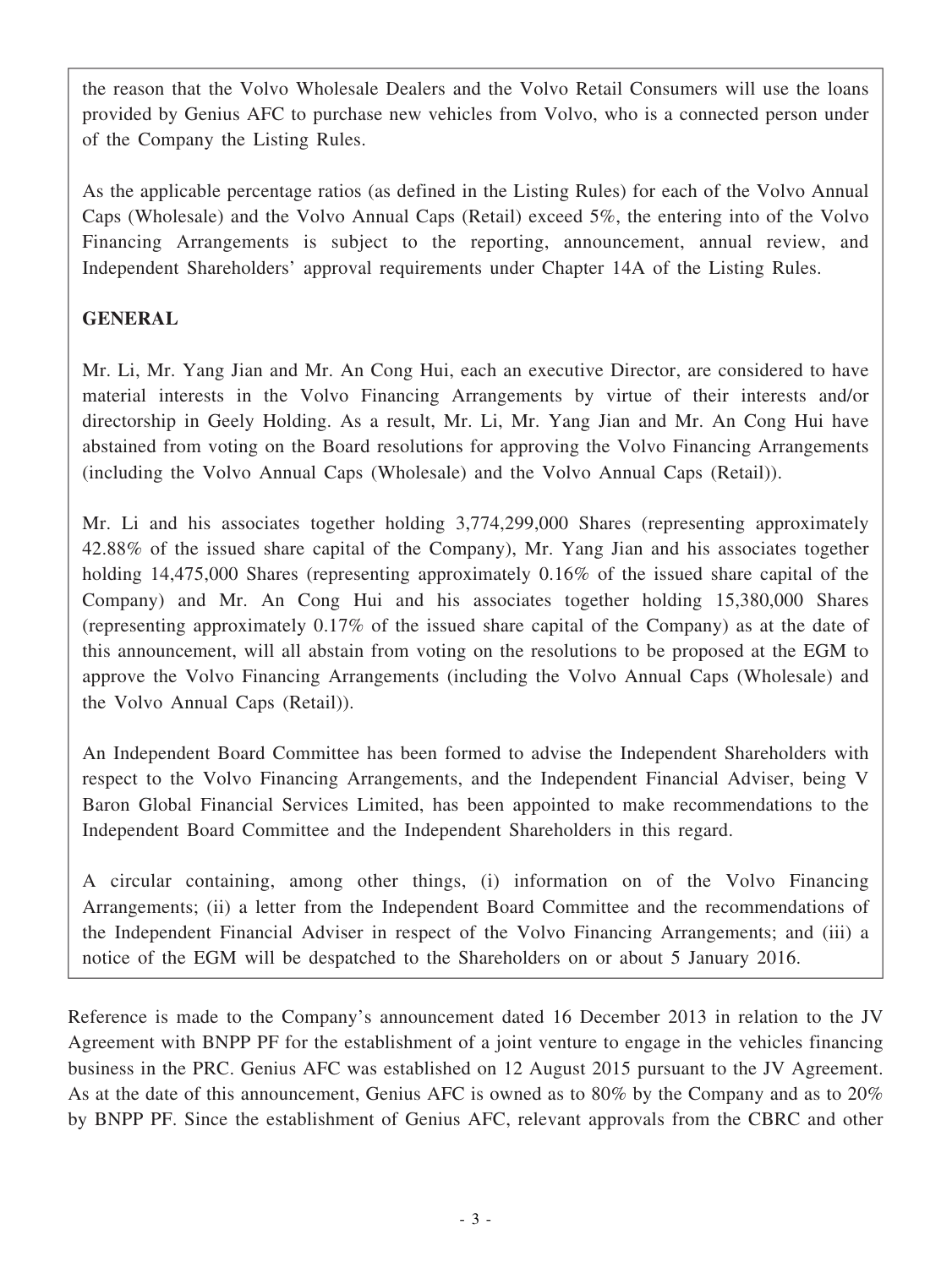PRC governmental authorities have been obtained by Genius AFC, and it is currently expected that Genius AFC will commence its business operation for Volvo-branded vehicles during the first quarter of 2016.

# **VOLVO FINANCING ARRANGEMENTS – THE VOLVO FINANCE COOPERATION AGREEMENTS**

For the purpose of setting out the future cooperation arrangements between Genius AFC and Volvo and the future strategies to promote the Volvo Wholesale Financing Business and the Volvo Retail Financing Business, Genius AFC entered into the Volvo Finance Cooperation Agreement (Imported Vehicles) with VCDC and; the Volvo Finance Cooperation Agreement (Domestic Vehicles) with ZJSH on 11 December 2015, respectively. Save for the manufacturing locations and models of the vehicles, other terms of the Volvo Finance Cooperation Agreement (Imported Vehicles) and the Volvo Finance Cooperation Agreement (Domestic Vehicles) are substantially the same.

Details of the Volvo Finance Cooperation Agreements are set out below:

### **Date**

11 December 2015 (after trading hours)

### **Parties**

- (i) Genius AFC and VCDC for the Volvo Finance Cooperation Agreement (Imported Vehicles) and;
- (ii) Genius AFC and ZJSH for the Volvo Finance Cooperation Agreement (Domestic Vehicles)

VCDC is a limited liability company incorporated under the laws of the PRC, and is beneficially wholly-owned by Geely Holding. ZJSH is a limited liability company incorporated under the laws of the PRC, and which is 50% owned by Volvo, a subsidiary controlled by Geely Holding, and 50% owned by Geely Holding. Geely Holding, a company which Mr. Li, an executive Director and a substantial Shareholder holding approximately 42.88% of the total issued share capital of the Company as at the date of this announcement, and his associate are the ultimate beneficial owners. Accordingly, VCDC and ZJSH are connected persons of the Company under the Listing Rules.

VCDC is principally engaged in the distribution of imported Volvo-branded vehicles, and ZJSH is principally engaged in the distribution of Volvo-branded vehicles manufactured domestically in the PRC.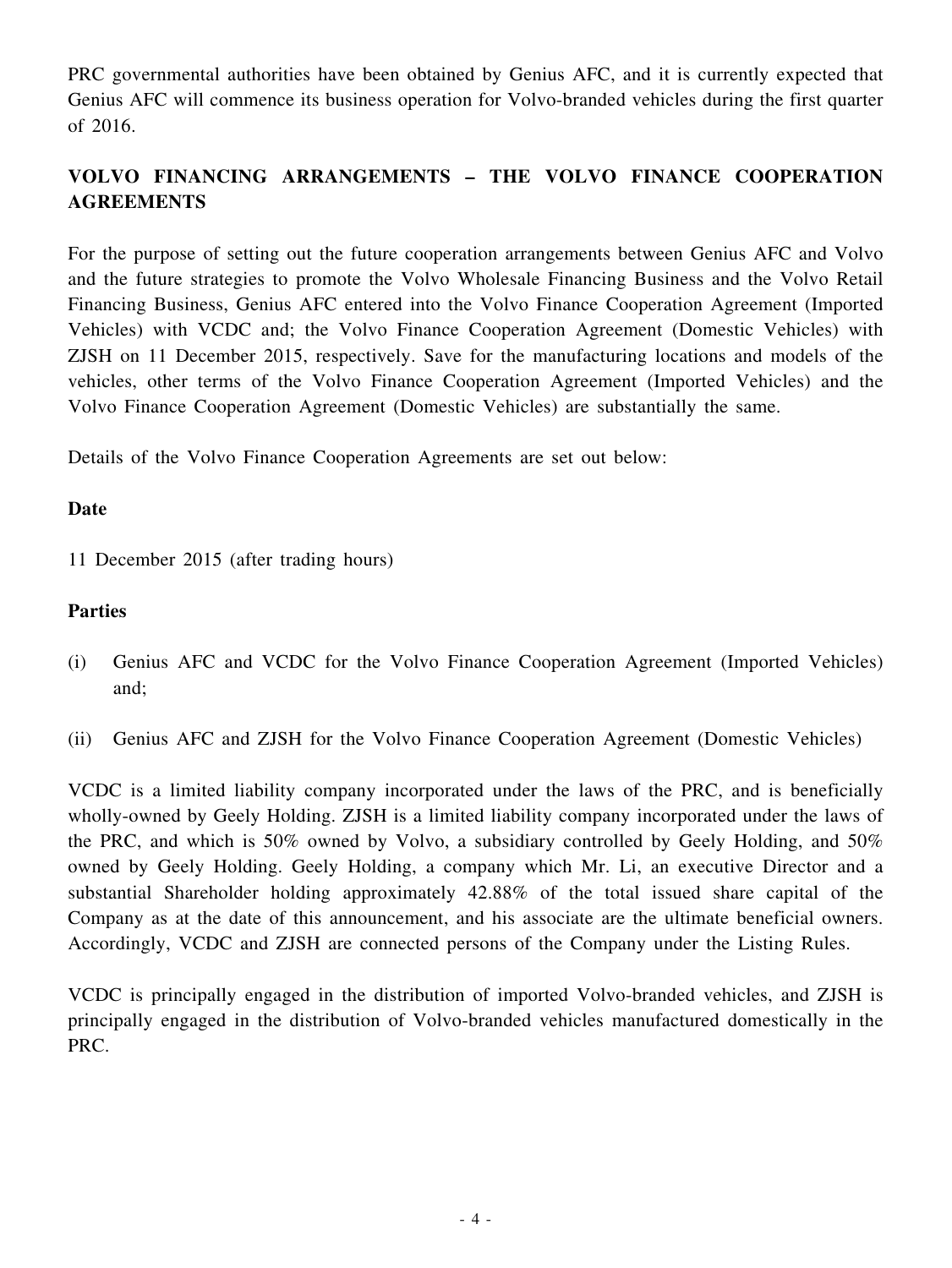### **Subject matter**

The Volvo Finance Cooperation Agreement (Imported Vehicles) sets out the terms under which Genius AFC will supply vehicle financing services to the Volvo Wholesale Dealers and Volvo Retail Customers for imported Volvo-branded vehicles. The Volvo Finance Cooperation Agreement (Domestic Vehicles) sets out the terms under which Genius AFC will supply vehicle financing services to the Volvo Wholesale Dealers and Volvo Retail Customers, for Volvo-branded vehicles manufactured domestically. These terms include providing (i) wholesale financing to the Volvo Wholesale Dealers to assist them to buy Volvo-branded vehicles and eventually selling such vehicles to the Volvo Retail Consumers; and (ii) retail financing to the Volvo Retail Consumers to assist them to buy Volvo-branded vehicles from the Volvo Wholesale Dealers.

### **Term**

The Volvo Finance Cooperation Agreements will have an initial term of three years and then continue unless and until terminated by either party by giving at least 6 months written notice in accordance with the Listing Rules. Such continuation/renewal shall be approved by (i) the regulators in Hong Kong (i.e. the Stock Exchange and/or the Securities and Futures Commission of Hong Kong); and (ii) the Independent Shareholders.

### **Termination**

VCDC may terminate the Volvo Finance Cooperation Agreement (Imported Vehicles) and ZJSH may terminate the Volvo Finance Cooperation Agreement (Domestic Vehicles) with immediate effect if (i) Genius AFC becomes insolvent; (ii) there is a change of control of Genius AFC; (iii) Genius AFC materially breaches, or materially fails to comply with, the Volvo Finance Cooperation Agreements and such failure is not capable of remedy or is capable of remedy but is not remedied within thirty (30) days of VCDC and/or ZJSH giving Genius AFC written notice of such breach subject to the remediation clause under the Volvo Finance Cooperation Agreements; or (iv) the relevant trademark agreement terminates due to material breach by Genius AFC.

Genius AFC may terminate the Volvo Finance Cooperation Agreements with immediate effect if (i) VCDC and/ or ZJSH becomes insolvent; or (ii) VCDC and/ or ZJSH materially breaches, or materially fails to comply with, the Volvo Finance Cooperation Agreements and such failure is not capable of remedy or is capable of remedy but is not remedied within thirty (30) days of Genius AFC giving VCDC and/or ZJSH written notice of such breach subject to the remediation clause under the Volvo Finance Cooperation Agreements.

### **Conditions precedent**

The Volvo Finance Cooperation Agreements shall take effect upon

(i) the approval of the Independent Shareholders on the Volvo Financing Arrangements; and/or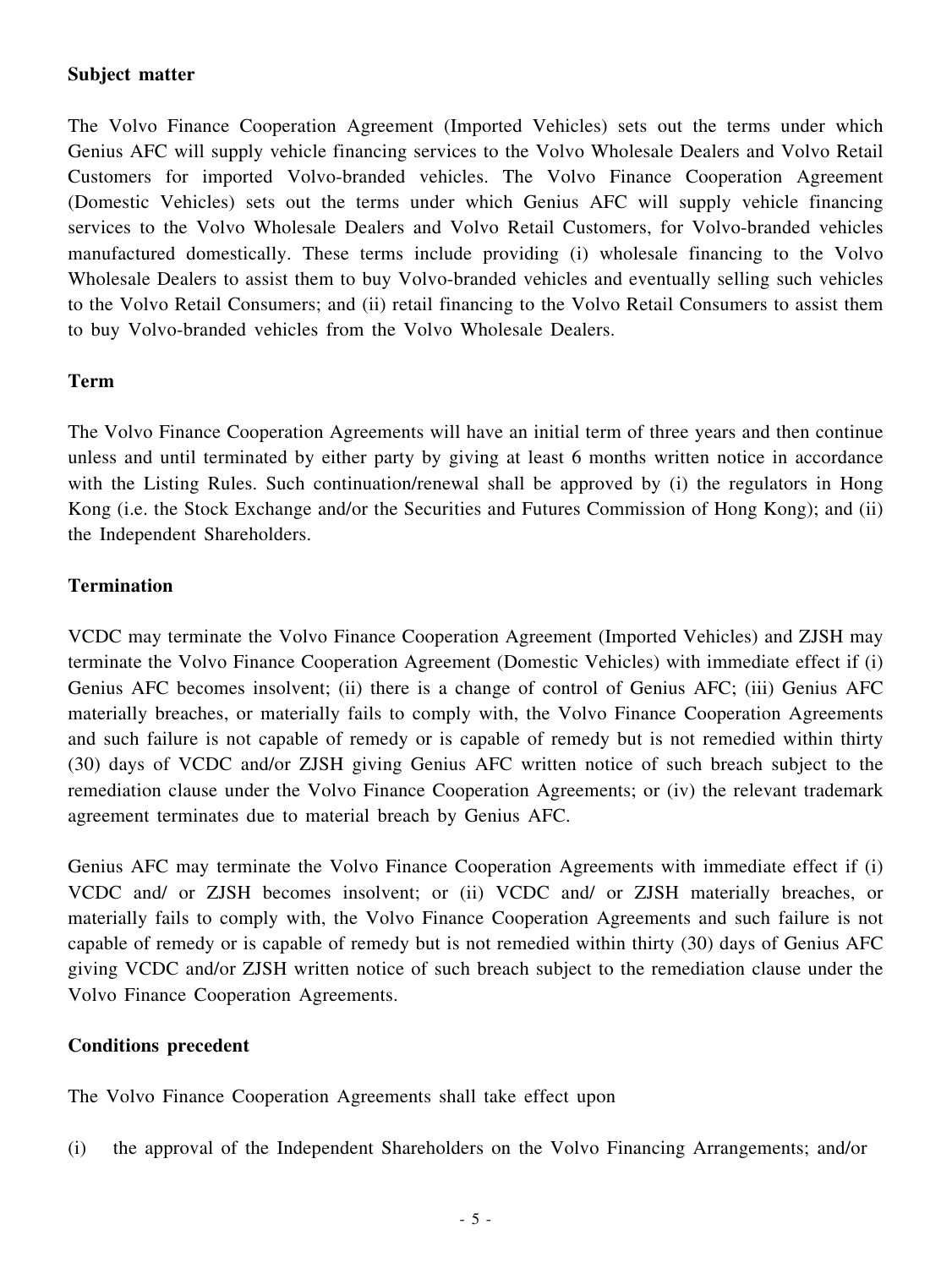(ii) the approval of the Stock Exchange and/or the Securities and Futures Commission of Hong Kong on the Volvo Financing Arrangements, as required.

### **Principle terms regarding the mode of cooperation between Genius AFC and Volvo**

### *(i) Cooperation*

Volvo shall: (i) encourage actively and diligently the Volvo Wholesale Dealers to use Genius AFC for the Volvo Wholesale Financing Business and Volvo Retail Financing Business; (ii) according to the regional coverage agreed with Volvo, for a financed Volvo Wholesale Dealer, use its best effort to grant subsidies to the benefit of this specific Volvo Wholesale Dealer in order to promote the Volvo Wholesale Financing Business; and (iii) promote the Volvo Retail Financing Business to the Volvo Retail Consumers.

Pursuant to the Volvo Finance Cooperation Agreements, the parties have agreed to work together to undertake promotional activities, incentives and training to increase the finance penetration of Genius AFC and sale of Volvo-branded vehicles in the PRC.

### *(ii) Pricing policy*

Genius AFC should ensure that the terms of the Wholesale Facility Agreements and the Retail Loan Agreements are market competitive at all times during the term of the Volvo Finance Cooperation Agreements, and such terms should be in line with general auto finance market practice. Genius AFC shall remain the sole decision maker for the final pricing to be applied to the Volvo Wholesale Dealers and the Volvo Retail Consumers.

The interest rates, at the time of each setting, for the loans provided by Genius AFC to the Volvo Wholesale Dealers and the Volvo Retail Consumers will be above the lending base rate published by PBOC for similar types of loans, provided that all relevant laws and regulations are complied with.

### *(iii) Lending risk*

All lending risk assessments and decisions shall be the sole responsibility of Genius AFC, and such decisions shall conform to applicable regulatory requirements. The extension of financing in any form to any Volvo Wholesale Dealer or any Volvo Retail Consumer is subject to satisfactory credit risk assessment in accordance with the Genius AFC's credit risk management procedures (an example of this would be assessing the debt-to-asset ratio of Volvo Wholesale Dealers) and all other internal risk policies as from time to time determined by Genius AFC at its sole discretion.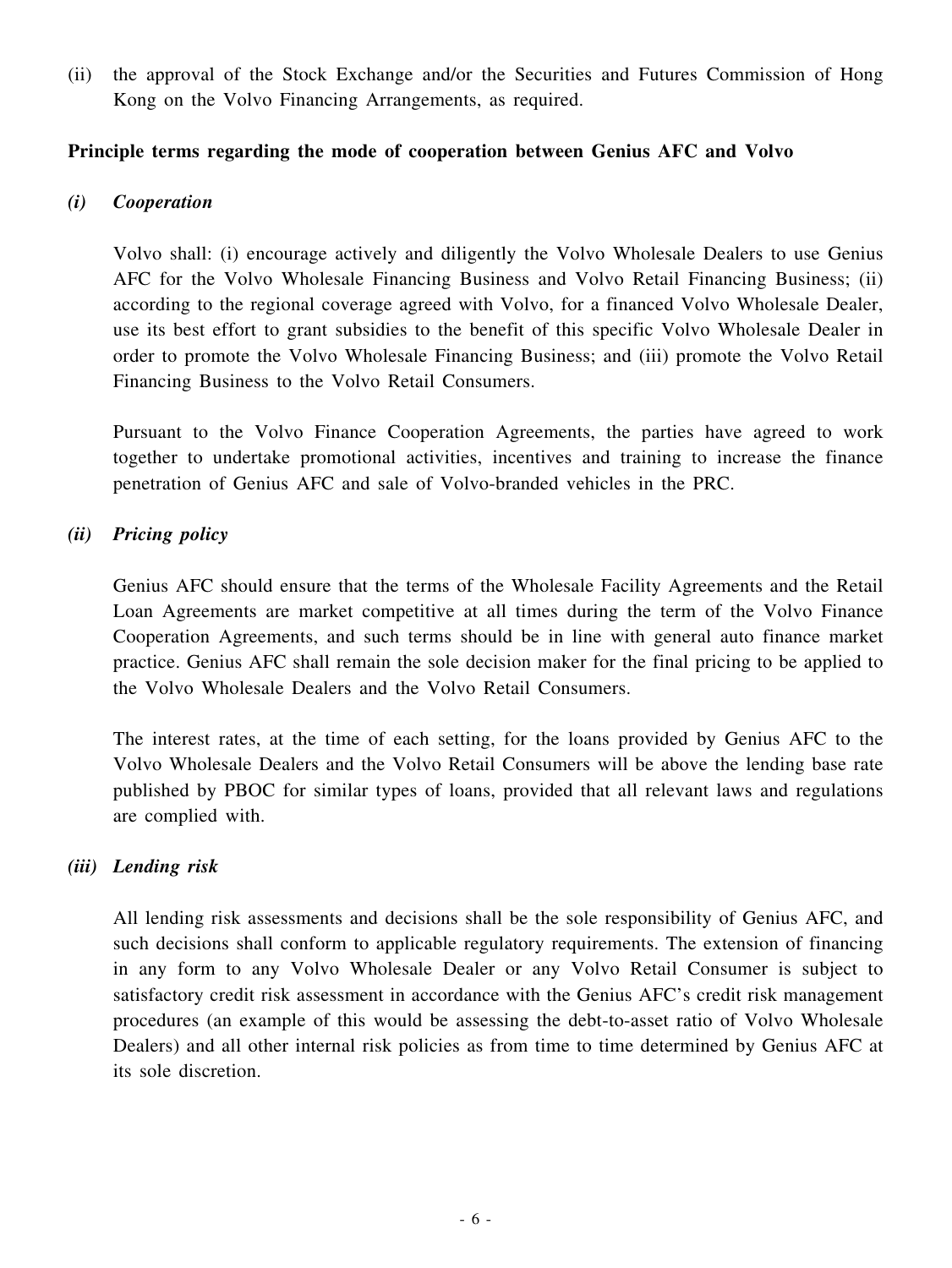#### *(iv) Loan term and credit limit*

The maximum loan term for each Volvo Wholesale Dealer shall be 360 days. The maximum loan term for each Volvo Retail Consumer shall be 60 months.

#### *(v) Subsidies*

Genius AFC shall provide financing to all the Volvo Wholesale Dealers according to the sales objectives and regional coverage agreed with Volvo. Volvo may from time to time offer Volvo Wholesale Dealers support with their vehicle financing and may choose to pay the interest accruing under the relevant Wholesale Facility Agreements on the Volvo Wholesale Dealer's behalf for an agreed period of time. The terms and period of such subsidies shall be determined by Volvo in its quarterly sales incentive policy.

#### *(vi) Security*

Under the Wholesale Facility Agreement and the Retail Loan Agreement, acceptable securities may include security deposits, security over the Volvo Wholesale Dealers' and Volvo Retail Consumers' vehicles and/or different types of guarantees.

# **Principle terms to be applied to the Wholesale Facility Agreements and the Retail Loan Agreements**

#### *(i) Wholesale Facility Agreements*

After commencement of the Volvo Wholesale Financing Business, Genius AFC will enter into the Wholesale Facility Agreements with the Volvo Wholesale Dealers, pursuant to which Genius AFC will provide vehicle financing to these Volvo Wholesale Dealers to facilitate their purchase of Volvo-branded vehicles. The terms of the Wholesale Facility Agreements (including, among others, pricing policy, loan term and credit limits, subsidies etc.) that Genius AFC will enter into with each of these Volvo Wholesale Dealers are expected to be consistent with the terms of the Volvo Finance Cooperation Agreements as disclosed above.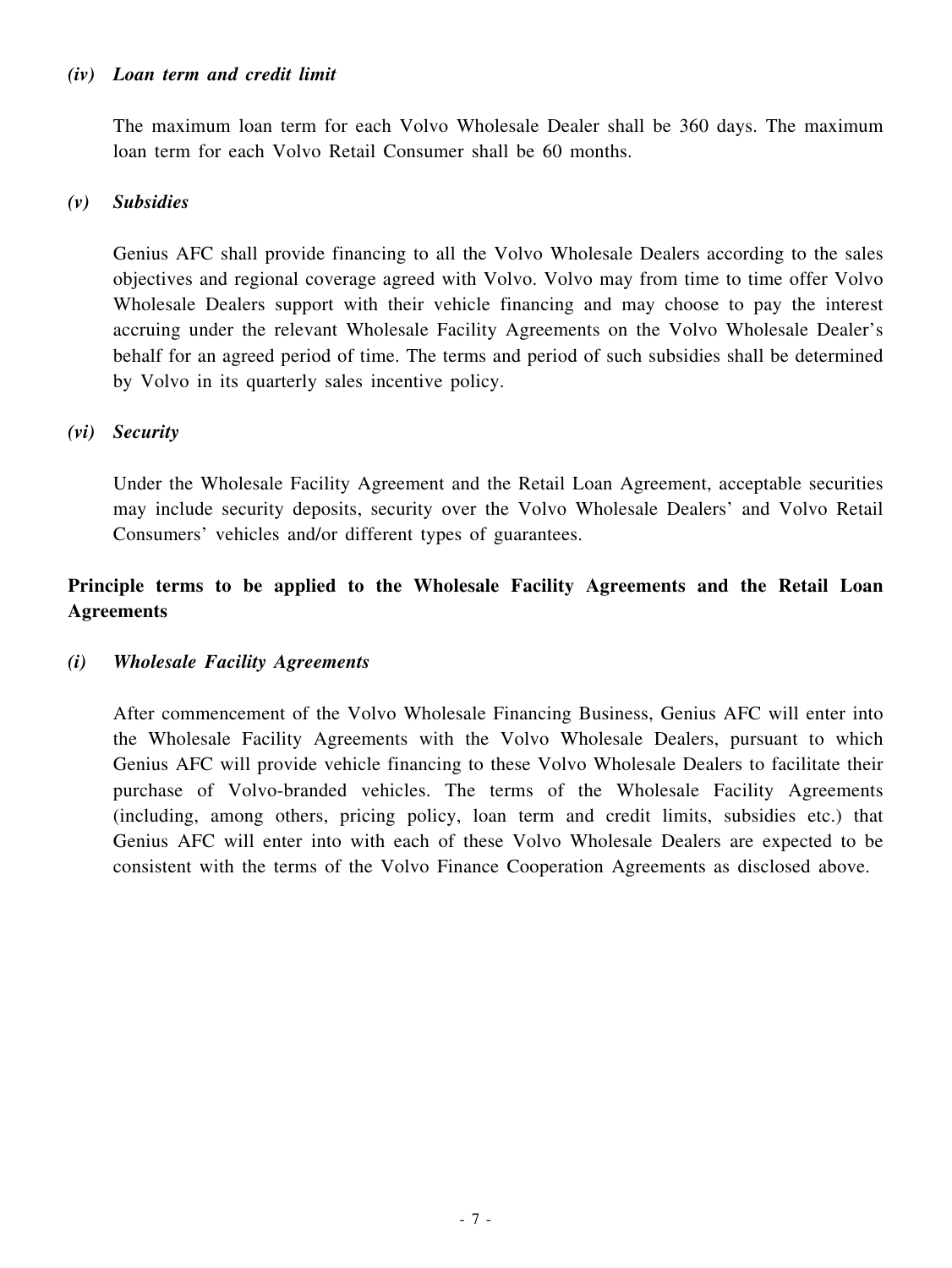There are no historical figures as the Volvo Wholesale Financing Business to be carried out by Genius AFC is expected to commence in the first quarter of 2016. The table below sets out the Volvo Annual Caps (Wholesale) for each of the three years ending 31 December 2016, 2017 and 2018:

|                                    | <b>Estimated annual caps</b>    |                                        |        |  |
|------------------------------------|---------------------------------|----------------------------------------|--------|--|
|                                    | for the year ending 31 December |                                        |        |  |
|                                    | 2016<br>2017                    |                                        | 2018   |  |
|                                    |                                 | RMB' million RMB' million RMB' million |        |  |
| Volvo Wholesale Financing Business |                                 |                                        |        |  |
| - Maximum new financing amounts to |                                 |                                        |        |  |
| be provided by Genius AFC to Volvo |                                 |                                        |        |  |
| <b>Wholesale Dealers</b>           | 30,000                          | 37,000                                 | 49,000 |  |

*Basis of determination of the Volvo Annual Caps (Wholesale)*

For determining the proposed Volvo Annual Caps (Wholesale), Genius AFC has taken into account (i) the historical wholesale sales units for both imported and domestically manufactured Volvo vehicles and average selling price of Volvo vehicles; (ii) the projected units of Volvo vehicles to be purchased by the Volvo Wholesale Dealers for each of the years ending 31 December 2016, 2017 and 2018; (iii) the expected average selling price of Volvo vehicles to dealers for each of the years ending 31 December 2016, 2017 and 2018; and (iv) the estimated dealers' coverage by Genius AFC's Volvo Wholesale Financing Business for each of the years ending 31 December 2016, 2017 and 2018.

#### *(ii) Retail Loan Agreements*

Genius AFC shall enter into the Retail Loan Cooperation Agreements with dealers of Volvo. Pursuant to the Retail Loan Cooperation Agreements to be entered into between Genius AFC and dealers of Volvo, dealers of Volvo shall recommend their retail consumers (i.e. the Volvo Retail Consumers) to use Genius AFC for obtaining vehicle loans to finance their purchase of Volvo-branded vehicles. The purpose of the Retail Loan Cooperation Agreement is to promote the sale of vehicles of dealers of Volvo, as well as to kick-start the Volvo Retail Financing Business of Genius AFC.

Genius AFC will further enter into the Retail Loan Agreements with the Volvo Retail Consumers, pursuant to which Genius AFC will provide vehicle financing to these Volvo Retail Consumers to facilitate their purchase of Volvo-branded vehicles. The terms of the Retail Loan Agreements (including, among others, pricing policy, loan term and credit limits etc.) that Genius AFC will enter into with each of these Volvo Retail Consumers are expected to be consistent with the terms of the Volvo Finance Cooperation Agreements as disclosed above.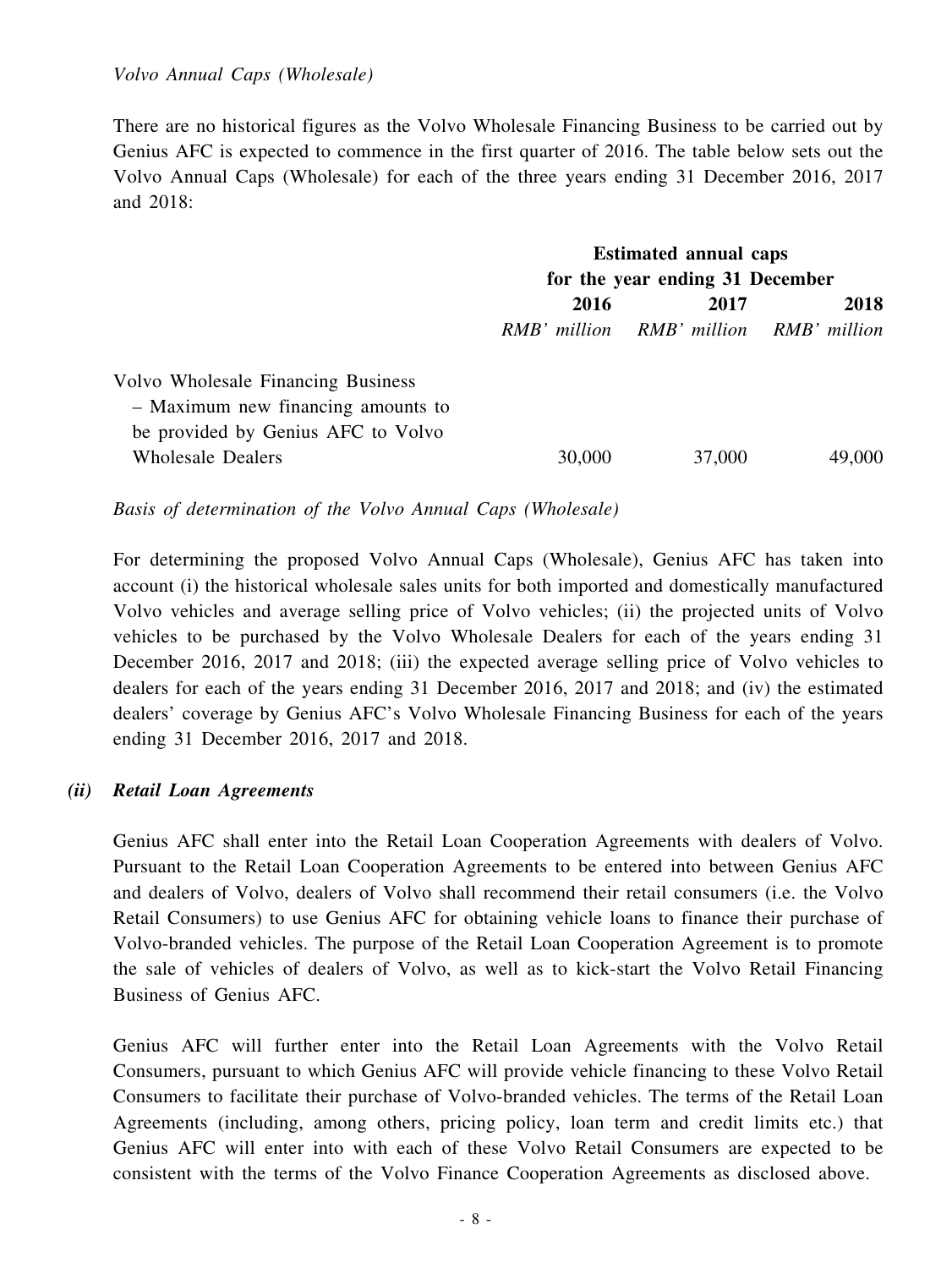There are no historical figures as the Volvo Retail Financing Business to be carried out by Genius AFC is expected to commence in the first quarter of 2016. The table below sets out the Volvo Annual Caps (Retail) for each of the three years ending 31 December 2016, 2017 and 2018:

|                                        | <b>Estimated annual caps</b>    |                                        |        |  |
|----------------------------------------|---------------------------------|----------------------------------------|--------|--|
|                                        | for the year ending 31 December |                                        |        |  |
|                                        | 2016<br>2017                    |                                        | 2018   |  |
|                                        |                                 | RMB' million RMB' million RMB' million |        |  |
| <b>Volvo Retail Financing Business</b> |                                 |                                        |        |  |
| - Maximum new financing amounts to     |                                 |                                        |        |  |
| be provided by Genius AFC to Volvo     |                                 |                                        |        |  |
| <b>Retail Consumers</b>                | 7,000                           | 9,000                                  | 11,000 |  |
|                                        |                                 |                                        |        |  |

*Basis of determination of the Volvo Annual Caps (Retail)*

For determining the proposed Volvo Annual Caps (Retail), Genius AFC has taken into account (i) the historical retail sales units for both imported and domestically manufactured Volvo vehicles and average selling price of Volvo vehicles; (ii) the projected number of units of Volvo vehicles to be purchased by the Volvo Retail Consumers for each of the years ending 31 December 2016, 2017 and 2018; (iii) the expected average retail selling price of Volvo vehicles for each of the years ending 31 December 2016, 2017 and 2018; and (iv) the estimated retail coverage by Genius AFC's Volvo Retail Financing Business for each of the three years ending 31 December 2016, 2017 and 2018.

#### **RELEVANT INTERNAL CONTROL MEASURES**

#### **Internal control within Genius AFC**

Based on customer requirements, all loan and product pricing proposals (including any subsequent modifications) are prepared by Genius AFC's sales and marketing function. In order to ensure that the aforesaid pricing basis for the Volvo Finance Cooperation Agreements are adhered to, the finance function of Genius AFC will regularly monitor the fluctuations of the interest rates in the market, which include, among others, the PBOC base lending rates, in order to ensure the interest rates offered for the loan proposals will be higher than the PBOC base lending rates for similar types of loans under similar terms and conditions. All loan and product pricing proposals prepared by Genius AFC's sales and marketing function must be validated by Genius AFC's finance, operations, risks, and information technology functions, and afterwards brought up to a sales and marketing committee for final approval. Such committee includes members who are the heads of various key functions of Genius AFC.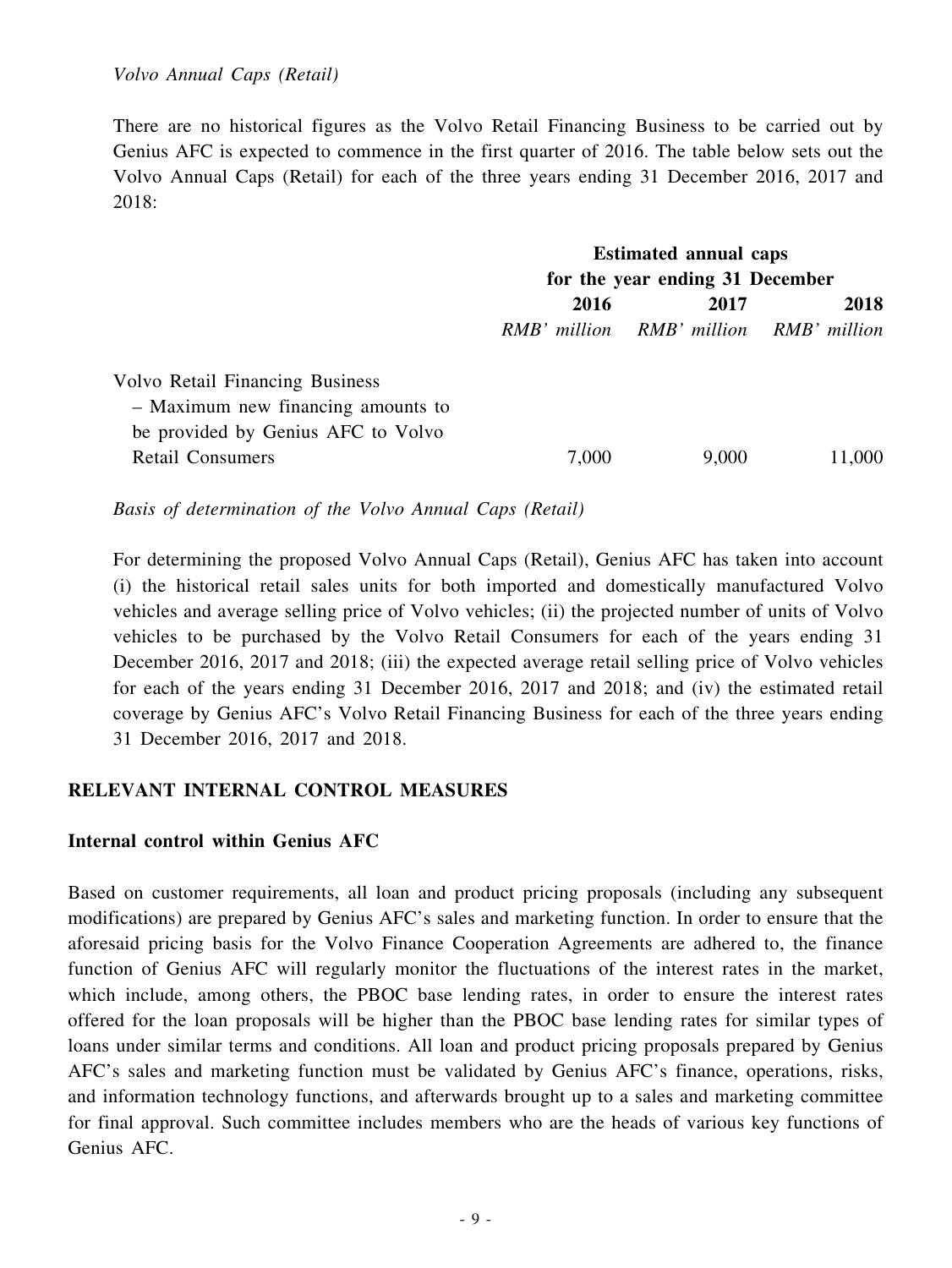### **Internal control within the Group**

The internal audit department of the Group will also regularly conduct assessment on the internal control measures for all continuing connected transactions of the Company to ensure such internal control measures have been adhered to and are effective. The independent non-executive Directors will also conduct review on all continuing connected transactions every year and confirm that the transactions have been entered into in the ordinary and usual course of business of the Group; on normal commercial terms or better; and according to the agreements governing them on terms that are fair and reasonable and in the interests of the Independent Shareholders as a whole. The Company also engages its independent auditors to report on all continuing connected transactions every year. The independent auditors review and confirm whether all continuing connected transactions have been approved by the Board; were in accordance with the pricing policies of the relevant agreement governing the transactions; and have not exceeded the relevant annual caps.

The Board considers the results from the above reviews and takes action to further strengthen the internal control measures on all continuing connected transactions of the Group if necessary.

### **REASONS FOR AND BENEFITS OF THE VOLVO FINANCING ARRANGEMENTS**

Genius AFC is an auto finance company and is principally engaged in providing finance to dealers and retail customers for the purchase of automobiles, and the Group is principally engaged in the manufacturing and trading of automobiles and automobile parts and related automobile components. In line with the practice of the major global automobile companies, most of the PRC automobile companies have established automobile financing subsidiaries to provide financing services to their customers. With the expertise of BNPP PF coupled with the experience of the Group in the automobile business in the PRC, it is expected that Genius AFC will enable the Company to enhance its services to its customers and strengthen its competitiveness in the market as well as to benefit from the fast-growing auto financing business in the PRC.

As Genius AFC is a new start-up business with no historical track record, the Volvo Financing Arrangements allows Genius AFC to build up its market reputation, in addition to business developed with Geely dealers and clients of the Group, by co-operating with a trusted connected person, namely Volvo, to provide vehicle financing solutions to the Volvo Wholesale Dealers and the Volvo Retail Consumers. It is expected that as the Volvo Wholesale Financing Business and the Volvo Retail Financing Business become more mature and Genius AFC begins to gain the trust of vehicle wholesale dealers and retail customers in the market, AFC Genius may commence providing vehicle financing solutions to other wholesale dealers and customers for their purchase of vehicles that are not Volvo-branded. The entering into of the Volvo Financing Arrangements is therefore an important initial stepping stone for Genius AFC to gain market share in the PRC automobile financing industry.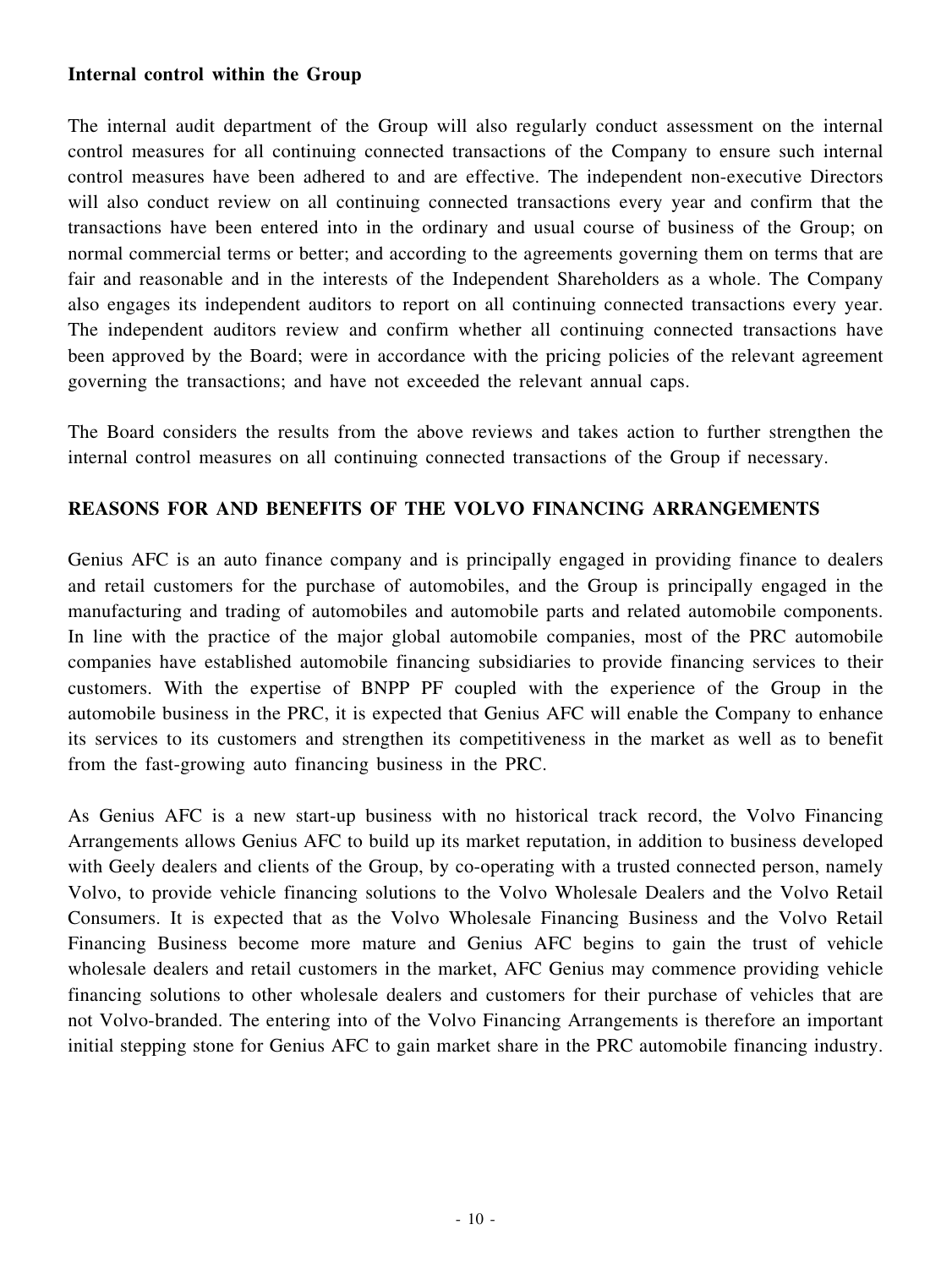The Board (excluding the independent non-executive Directors who will form their views after considering the advice of the Independent Financial Adviser) is of the view that the terms of the Volvo Financing Arrangements (including the Volvo Annual Caps (Wholesale) and the Volvo Annual Caps (Retail)) were negotiated on an arm's length basis and are on normal commercial terms, fair and reasonable and in the interests of the Company and the Shareholders as a whole.

# **IMPLICATIONS UNDER THE LISTING RULES**

Volvo, VCDC and ZJSH are connected persons of the Company under the Listing Rules by virtue of the fact that Volvo, VCDC and ZJSH are subsidiaries of Geely Holding, a company which Mr. Li and his associate are the ultimate beneficial owners. As such, Volvo is an associate of Mr. Li, an executive Director and a substantial Shareholder holding approximately 42.88% of the total issued share capital of the Company as at the date of this announcement.

Although the Volvo Wholesale Dealers and the Volvo Retail Consumers, who are parties to the Wholesale Facility Agreements and the Retail Loan Agreements, respectively, are independent third parties to the Company and its connected persons, the Volvo Financing Arrangements are deemed to be connected transactions of the Company under Rule 14A.23 of the Listing Rules for the reason that the Volvo Wholesale Dealers and the Volvo Retail Consumers will use the loans provided by Genius AFC to purchase new vehicles from Volvo, who is a connected person of the Company under the Listing Rules.

As the applicable percentage ratios (as defined in the Listing Rules) for each of the Volvo Annual Caps (Wholesale) and the Volvo Annual Caps (Retail) exceed 5%, the entering into of the Volvo Financing Arrangements is subject to the reporting, announcement, annual review, and Independent Shareholders' approval requirements under Chapter 14A of the Listing Rules.

### **GENERAL**

Mr. Li, Mr. Yang Jian and Mr. An Cong Hui, each an executive Director, are considered to have material interests in the Volvo Financing Arrangements by virtue of their interests and/or directorship in Geely Holding. As a result, Mr. Li, Mr. Yang Jian and Mr. An Cong Hui have abstained from voting on the Board resolutions for approving the Volvo Financing Arrangements (including the Volvo Annual Caps (Wholesale) and the Volvo Annual Caps (Retail)).

Mr. Li and his associates together holding 3,774,299,000 Shares (representing approximately 42.88%) of the issued share capital of the Company), Mr. Yang Jian and his associates together holding 14,475,000 Shares (representing approximately 0.16% of the issued share capital of the Company) and Mr. An Cong Hui and his associates together holding 15,380,000 Shares (representing approximately 0.17% of the issued share capital of the Company) as at the date of this announcement, will all abstain from voting on the resolutions to be proposed at the EGM to approve the Volvo Financing Arrangements (including the Volvo Annual Caps (Wholesale) and the Volvo Annual Caps (Retail)).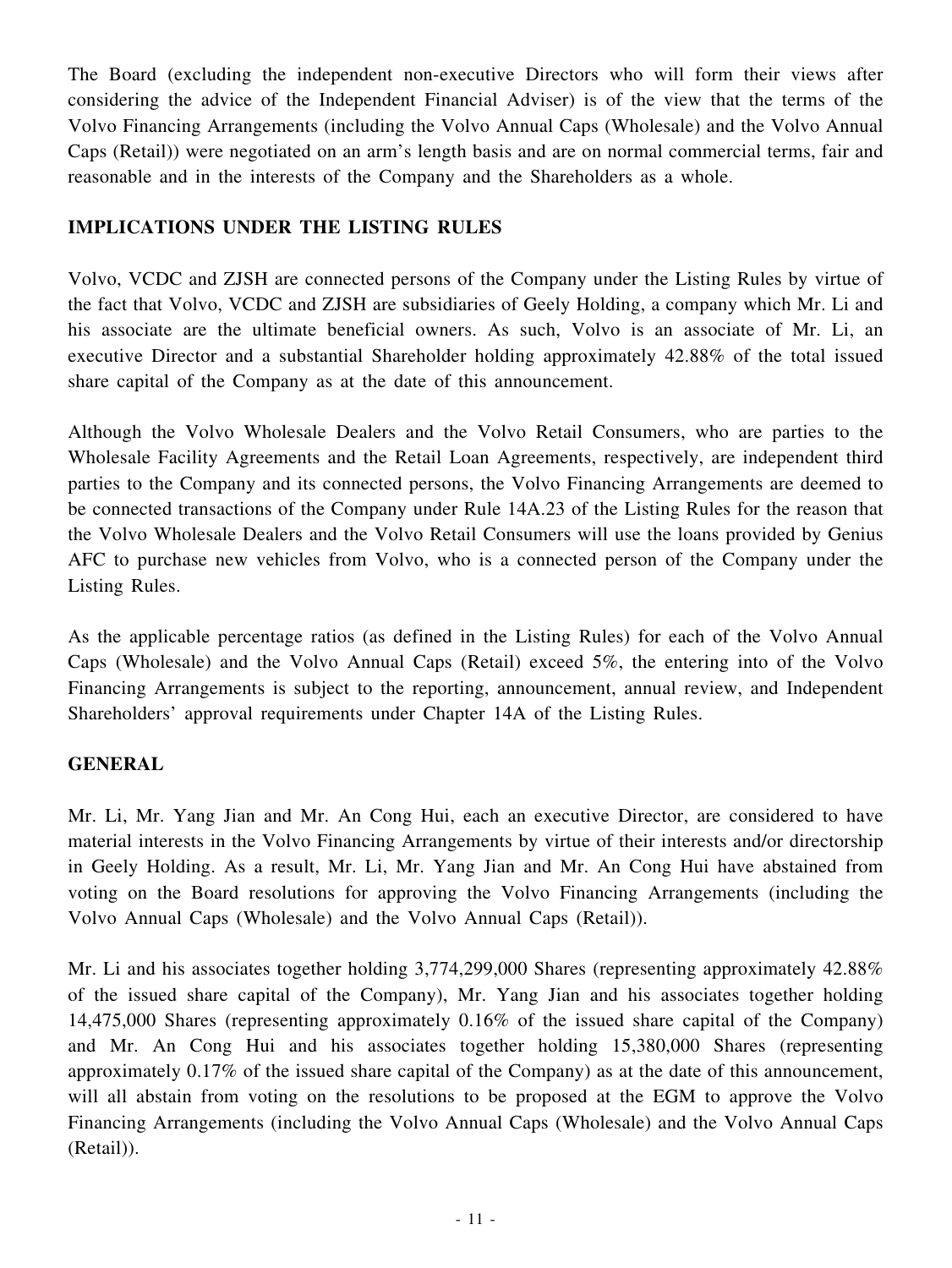An Independent Board Committee has been formed to advise the Independent Shareholders with respect to the Volvo Financing Arrangements, and the Independent Financial Adviser, being V Baron Global Financial Services Limited, has been appointed to make recommendations to the Independent Board Committee and the Independent Shareholders regarding the same.

A circular containing, among other things, (i) information on the Volvo Financing Arrangements; (ii) a letter from the Independent Board Committee and the recommendations of the Independent Financial Adviser in respect of the Volvo Financing Arrangements; and (iii) a notice of the EGM will be despatched to the Shareholders on or about 5 January 2016.

### **DEFINITIONS**

Unless the context otherwise requires, the following terms in this announcement shall have the meanings set out below:–

| "associate(s)"        | has the meaning ascribed to it in the Listing Rules                                                                                                                                                                                                                                               |
|-----------------------|---------------------------------------------------------------------------------------------------------------------------------------------------------------------------------------------------------------------------------------------------------------------------------------------------|
| "BNPP PF"             | BNP Paribas Personal Finance, a subsidiary of the BNP Paribas<br>Group, which engaged in consumer credit and mortgage lending<br>activities                                                                                                                                                       |
| "Board"               | the board of Directors                                                                                                                                                                                                                                                                            |
| "Company"             | Geely Automobile Holdings Limited, a company incorporated in<br>the Cayman Islands with limited liability whose shares are listed on<br>the main board of the Stock Exchange (Stock code: 175)                                                                                                    |
| "connected person(s)" | has the meaning ascribed thereto under the Listing Rules                                                                                                                                                                                                                                          |
| "Director(s)"         | the director(s) of the Company                                                                                                                                                                                                                                                                    |
| "EGM"                 | the extraordinary general meeting of the Company to be convened<br>to consider and, if thought fit, approve the Volvo Financing<br>Arrangements (including the Volvo Annual Caps (Wholesale) and<br>the Volvo Annual Caps (Retail))                                                               |
| "Geely Holding"       | 浙江吉利控股集團有限公司 (Zhejiang Geely Holding Group<br>Company Limited), a private limited liability company<br>incorporated in Zhejiang Province, the PRC, and is owned as to<br>90% by Mr. Li and as to 10% by Mr. Li Xing Xing, the son of Mr.<br>Li, respectively, as at the date of this announcement |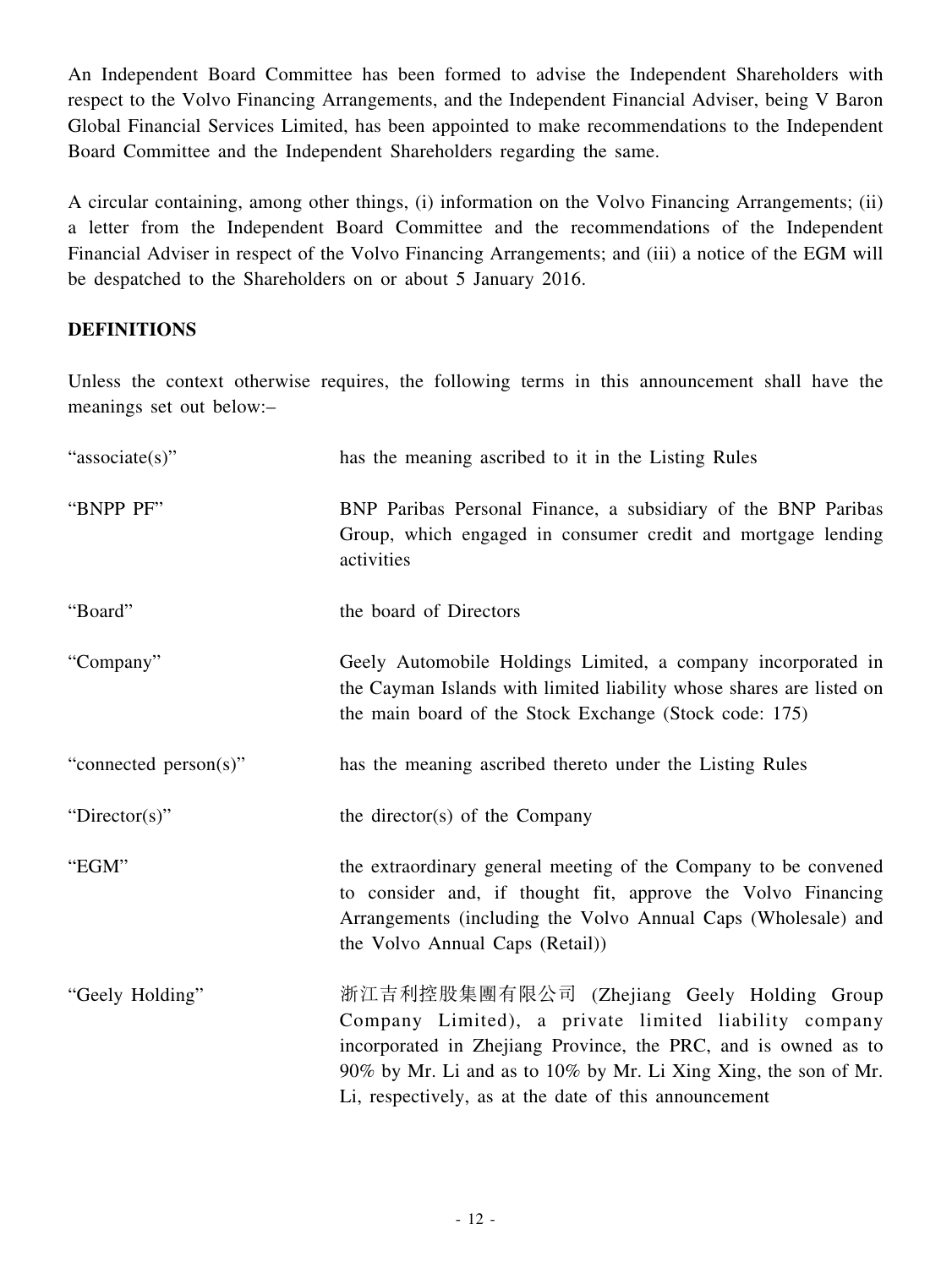| "Genius AFC"                       | 吉致汽車金融有限公司 (Genius Auto Finance Co., Ltd.), a vehicle<br>financing company established under the laws of PRC, which the<br>Company and BNPP PF are interested in 80% and 20% of its<br>registered capital, respectively, as at the date of this announcement                                                                                                                                                                                         |
|------------------------------------|------------------------------------------------------------------------------------------------------------------------------------------------------------------------------------------------------------------------------------------------------------------------------------------------------------------------------------------------------------------------------------------------------------------------------------------------------|
| "Group"                            | the Company and its subsidiaries                                                                                                                                                                                                                                                                                                                                                                                                                     |
| "Hong Kong"                        | Hong Kong Special Administrative Region of the PRC                                                                                                                                                                                                                                                                                                                                                                                                   |
| "Independent Board<br>Committee"   | the independent committee of the Board, which comprises all the<br>independent non-executive Directors, formed for the purpose of<br>advising the Independent Shareholders on the terms of the Volvo<br>Financing Arrangements (including the Volvo Annual Caps<br>(Wholesale) and the Volvo Annual Caps (Retail))                                                                                                                                   |
| "Independent Financial<br>Adviser" | V Baron Global Financial Services Limited, a corporation licensed<br>to carry on type 1 (dealing in securities) and type 6 (advising on<br>corporate finance) regulated activities under the SFO, the<br>independent financial adviser to the Independent Board<br>Committee and the Independent Shareholders in relation to the<br>Volvo Financing Arrangements (including the Volvo Annual Caps<br>(Wholesale) and the Volvo Annual Caps (Retail)) |
| "Independent Shareholders"         | Shareholder(s) other than Mr. Li and his associates                                                                                                                                                                                                                                                                                                                                                                                                  |
| "JV Agreement"                     | the agreement dated 16 December 2013 entered into between the<br>Company and BNPP PF in relation to the formation of Genius AFC                                                                                                                                                                                                                                                                                                                      |
| "Listing Rules"                    | the Rules Governing the Listing of Securities on the Stock<br>Exchange                                                                                                                                                                                                                                                                                                                                                                               |
| "Mr. Li"                           | Mr. Li Shu Fu, an executive Director and a substantial Shareholder<br>holding 42.88% interest in the issued share capital of the Company<br>as at the date of this announcement                                                                                                                                                                                                                                                                      |
| "PBOC"                             | the People's Bank of China (中國人民銀行)                                                                                                                                                                                                                                                                                                                                                                                                                  |
| "percentage ratio(s)"              | has the meaning ascribed to it under Rule 14.07 of the Listing<br>Rules                                                                                                                                                                                                                                                                                                                                                                              |
| "PRC" or "China"                   | the People's Republic of China, and for the purposes of this<br>announcement excluding Hong Kong, the Macau Special<br>Administrative Region, and Taiwan                                                                                                                                                                                                                                                                                             |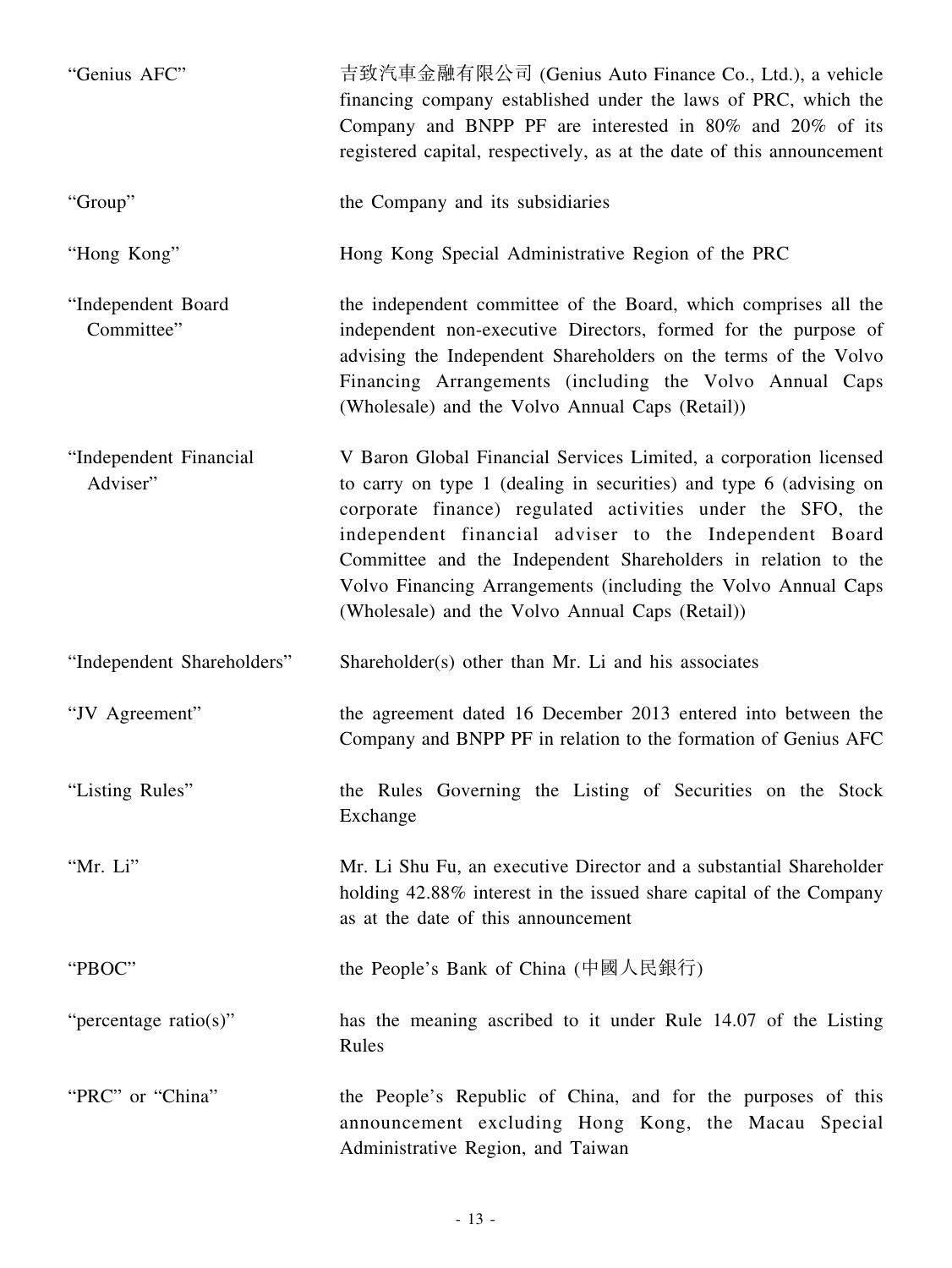| "Retail Loan Agreement(s)"             | financing agreements to be entered into between Genius AFC and<br>the Volvo Retail Consumers which set out the terms of the loans to<br>be provided by Genius AFC to the Volvo Retail Consumers for<br>their purchase of Volvo vehicles                                                                                                                     |
|----------------------------------------|-------------------------------------------------------------------------------------------------------------------------------------------------------------------------------------------------------------------------------------------------------------------------------------------------------------------------------------------------------------|
| "Retail Loan Cooperation<br>Agreement" | cooperation agreements to be entered into between Genius AFC and<br>the Volvo Wholesale Dealers which governs, among other things,<br>the arrangements between Genius AFC and the Volvo Wholesale<br>Dealers in promoting the sale of the Volvo Wholesale Dealers and<br>provision of vehicle loans from Genius AFC to the Volvo Retail<br>Consumers        |
| "RMB"                                  | Renminbi, the lawful currency of the PRC                                                                                                                                                                                                                                                                                                                    |
| "Shareholder(s)"                       | the holder(s) of the Share(s) of the Company                                                                                                                                                                                                                                                                                                                |
| "Stock Exchange"                       | The Stock Exchange of Hong Kong Limited                                                                                                                                                                                                                                                                                                                     |
| "Volvo"                                | Volvo Car Cooperation, a limited liability company incorporated<br>under the laws of Sweden and a subsidiary controlled by Geely<br>Holding                                                                                                                                                                                                                 |
| "Volvo Annual Caps (Retail)"           | the proposed annual caps (representing the annual new financing<br>amounts to be provided by Genius AFC to the Volvo Retail<br>Consumers) in respect of the Volvo Retail Financing Business for<br>each of the three financial years ending 31 December 2016, 2017<br>and 2018 as set out under the paragraph headed "Volvo Annual<br>Caps (Retail)"        |
| "Volvo Annual Caps<br>(Wholesale)"     | the proposed annual caps (representing the annual new financing<br>amounts to be provided by Genius AFC to the Volvo Wholesale<br>Dealers) in respect of the Volvo Wholesale Financing Business for<br>each of the three financial years ending 31 December 2016, 2017<br>and 2018 as set out under the paragraph headed "Volvo Annual<br>Caps (Wholesale)" |
| "VCDC"                                 | Volvo Car Distribution (Shanghai) Co., Ltd., a limited liability<br>company incorporated under the laws of the PRC, a wholly-owned<br>subsidiary of Geely Holding                                                                                                                                                                                           |
| "Volvo Financing<br>Arrangements"      | the parcel of arrangements which includes (i) the cooperation<br>arrangements as stipulated in the Volvo Finance Cooperation<br>Agreements; (ii) the Volvo Wholesale Financing Business; and (iii)<br>the Volvo Retail Financing Business                                                                                                                   |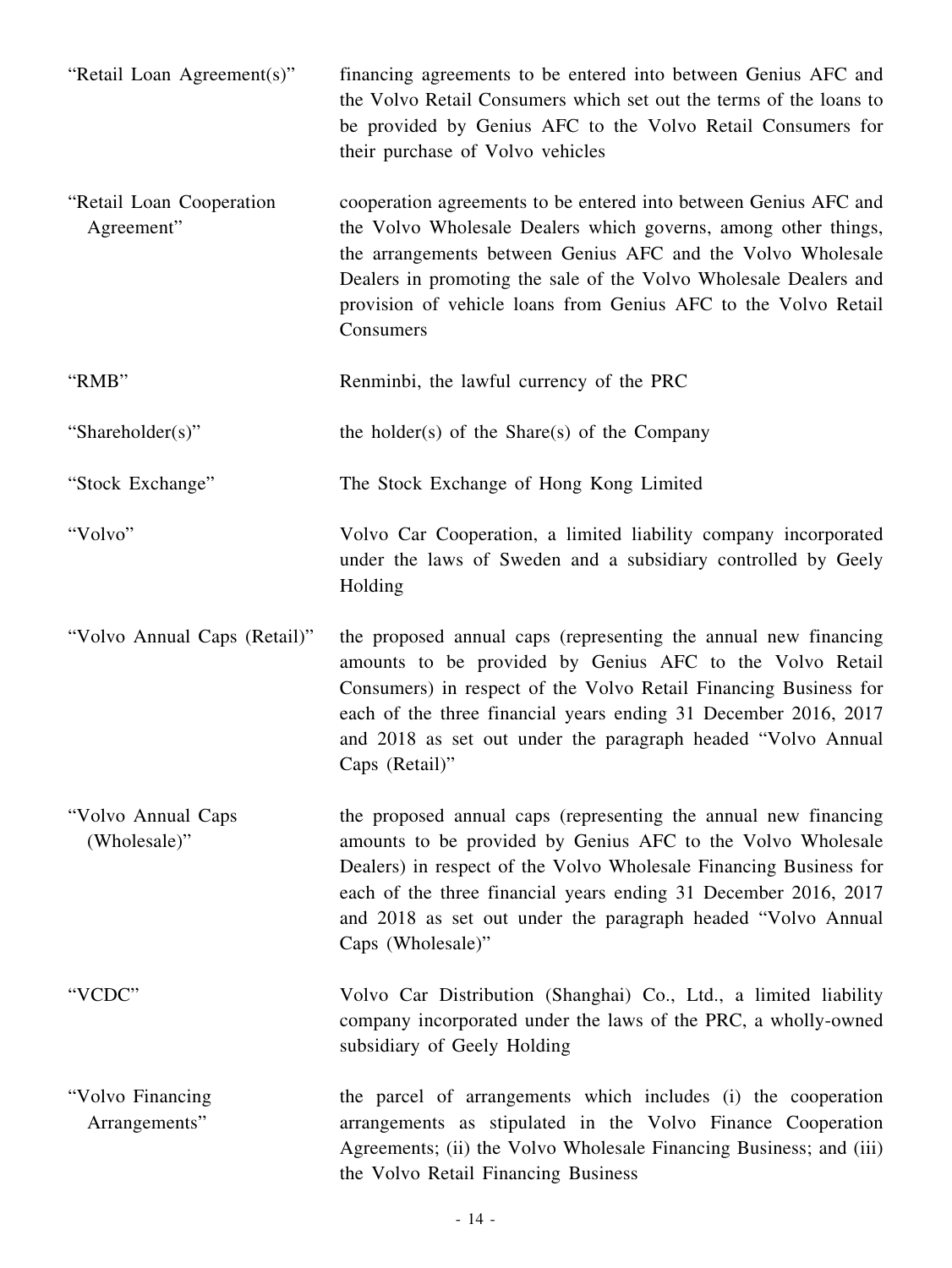"Volvo Finance Cooperation Agreements" the Volvo Finance Cooperation Agreement (Domestic Vehicles) and the Volvo Finance Cooperation Agreement (Imported Vehicles)

- "Volvo Finance Cooperation Agreement (Domestic Vehicles)" the cooperation agreement entered into between Genius AFC and ZJSH on 11 December 2015 which sets out, among other things, the terms on which Genius AFC will supply vehicle financing services to the Volvo Wholesale Dealers and Volvo Retail Customers for domestic vehicles, including (i) wholesale financing to the Volvo Wholesale Dealers to assist them to buy Volvo-branded vehicles and eventually selling such vehicles to the Volvo Retail Consumers; and (ii) retail financing to the Volvo Retail Consumers to assist them to buy Volvo-branded vehicles from the Volvo Wholesale Dealers
- "Volvo Finance Cooperation Agreement (Imported Vehicles)" the cooperation agreement entered into between Genius AFC and VCDC on 11 December 2015 which sets out, among other things, the terms on which Genius AFC will supply vehicle financing services to the Volvo Wholesale Dealers and Volvo Retail Customers for imported vehicles, including (i) wholesale financing to the Volvo Wholesale Dealers to assist them to buy Volvo-branded vehicles and eventually selling such vehicles to the Volvo Retail Consumers; and (ii) retail financing to the Volvo Retail Consumers to assist them to buy Volvo-branded vehicles from the Volvo Wholesale Dealers
- "Volvo Retail Consumer(s)" retail consumers who finance their purchase of Volvo-branded vehicles by obtaining vehicles loans from Genius AFC
- "Volvo Retail Financing Business" one of the principal businesses to be carried out by Genius AFC regarding the provision of vehicle loans to the Volvo Retail Consumers pursuant to the Retail Loan Agreements
- "Volvo Wholesale Dealer(s)" vehicle wholesale dealers which finance their purchase of Volvo vehicles by obtaining vehicles loans from Genius AFC
- "Volvo Wholesale Financing Business" one of the principal businesses to be carried out by Genius AFC regarding the provision of vehicle loans to the Volvo Wholesale Dealers pursuant to the Wholesale Facility Agreements
- "Wholesale Facility Agreement(s)" financing agreements to be entered into between Genius AFC and the Volvo Wholesale Dealers which set out the terms of the loans to be provided by Genius AFC to the Volvo Wholesale Dealers for their purchase of Volvo vehicles